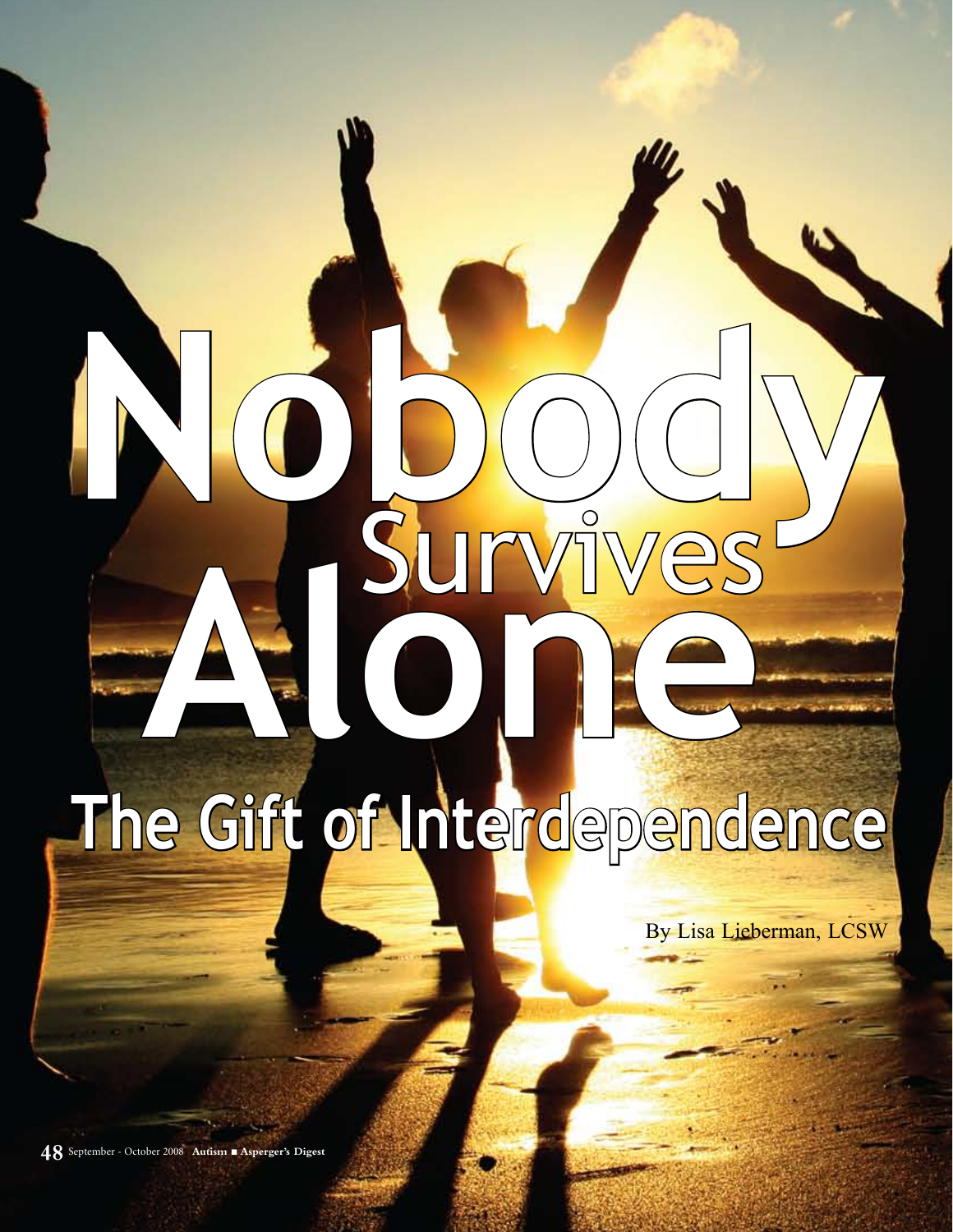# inspiration

**Jow can I ask anyone for help?** What could I possibly give in return?" In my work both as a psychotherapist and national speaker, I hear this sentiment expressed too often by parents of children with ASD. Many adhere to the unfortunate belief that in reaching out to others for support, one must be able to give an "equal" amount in return. Perhaps they have never fully understood the gift bestowed on others just by making a request for assistance. Asking for help builds a very personal, two-way bridge that involves receiving, as well as giving others the opportunity to meaningfully participate in your life. We all need each other in one way or another to survive.  $\mathcal{C}$ 

> The majority of spiritual traditions place great emphasis on the importance of giving. What is generally missing from this lesson in humanity is active recognition that being able to give to others requires that there be people who are able to receive. We are not taught how to receive gracefully and, in fact, are made to feel somehow selfish, or "less than" as a receiver. Learning to ask for help, therefore, also includes gaining comfort with being on the receiving end. Eighteenth century German writer, Goethe, tells us, "Human life runs its course in the

metamorphosis between receiving and giving." (source unknown)

So why is it so hard to ask? Our culture promotes the importance of achieving independence to an extreme, while at the same time, attaching a negative stigma to someone who displays "dependence." In reality, there is no such thing as being human and being totally independent. Humans are meant to live in community, supporting each other for survival.

Karyn Kedar, in *God Whispers: Stories of the Soul, Lessons of the Heart* (1999) talks about community in the following way:

"Community comes from the word *common*. The word assumes an awareness that we share in the most basic way: tears, loss, love, illness, joy, fear, birth, death, life. We are not meant to live alone. We are not supposed to ignore or deny what we have in common as human beings. That is the power of community…It is the knowledge that I will never be alone when I am sick…that when I pray for the secret desires of my soul, I will be joined by others doing the same…" (pp. 105)

Kedar suggests that our desire for community is not the same as our search for friendship. Rather, we are seeking shared responsibility. What makes us a community is that sense of shared responsibility. We humans desire, as Kedar tells us, to belong to a larger community, a community that requires that we break down walls of isolation, a community that will respond to us—and that will ask us to respond in kind.

Do you hear the emphasis on mutuality, of give and take, in that process? A more meaningful notion for our lives is to strive for a sense of community with an effort towards *interdependence.*  With true interdependence, everyone benefits!

Barbara is married with three young children, ages 4 to 7. Her oldest has autism and the middle child, who is adopted, has challenging behavior related to early deprivation. Although Barbara had a dream career, her own struggles with degenerative arthritis and fibromyalgia make it impossible for her to work outside the home. Some days she can do no more than sit in a chair with a hot pad and watch her children play. The decision she faces each day is "do I get in there and play with my kids, and pay for it later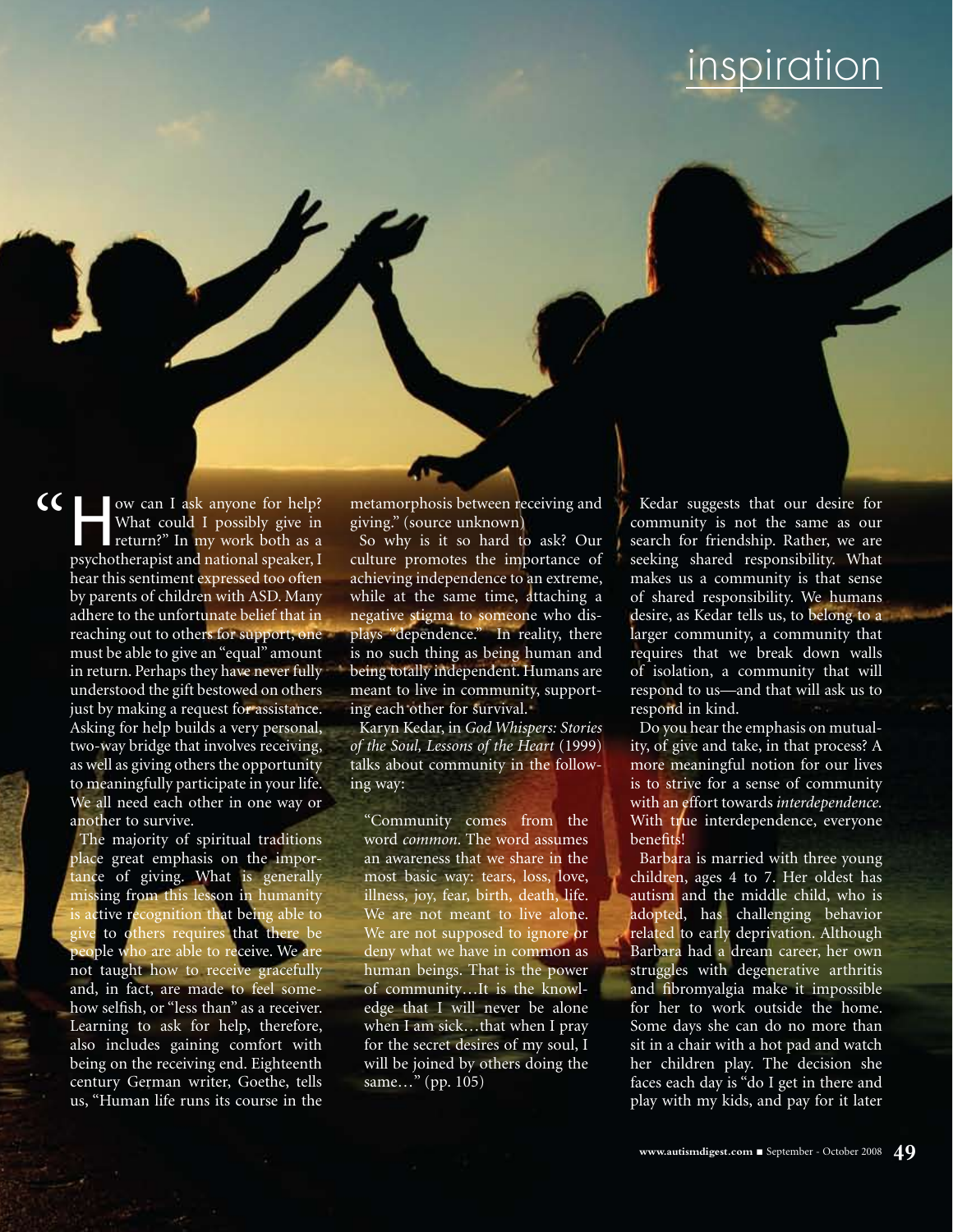# **... accept it is truly possible to get help, if you take the risk of reaching out.**

with severe pain, or do I sit back and feel guilty over being an "uninvolved" mom." She does have extended family but feels she already relies on them too much for assistance.

Thinking she has no right to ask others for help stems from Barbara's belief that she has nothing to offer in return. Even if that were true, it is unfortunate she doesn't recognize the twoway bridge of mutuality. Even more regrettable is that she doesn't recognize many valuable things she *does* have to offer. Her children have a mom who is tuned into their emotional well-being. She is available with hugs and books to read and songs to sing. She is a willing ear for friends and family who call her to talk about their struggles. She is an active member of her church. She has learned to crochet beautiful baby blankets for others. The list goes on.

Barbara cannot change her children's diagnoses, nor can she do much to eliminate how her chronic pain interferes with daily activities. What she does have control over is her perspective about what truly matters in life, and that there is value in what she is able to give others. And Barbara must develop comfort in reaching out for help.

Parents within the autism community struggle in numerous ways. Many wives and husbands end up divorcing, leaving a single parent raising a child with ASD. Finances are often stretched thin, eaten up by therapies and programs. Not all, like Barbara, have chronic health issues, but all, nonetheless, need help from others in some way.

The responsibility still rests with parents, however, to educate people in their community about ways to be helpful. More often than not, friends and family want to help; they just don't always know how. Expect that you will need to provide some "training" and become comfortable telling people what you need. Sol Gordon, in his book, *Is There Anything I Can Do?* (1994) writes,

"Let me say to all of you brave and often lonely - families out there that if a friend asks you, 'Is there anything I can do?' always, and I mean *always*, say yes. Give your friend a small task to do. Sometimes we lose friends during a crisis because they are confused and uncertain about what is expected of them. Give old friends a chance to prove their reliability, and allow friends-in-the-making an opportunity to become more firmly bonded with you." (p.107)

Asking for help can be broken down into four essential steps. First, and probably the most difficult task for the majority of people, is to believe they have a right to ask. "But there are so many other people in the world who have it so much worse than me!" It is not about comparing our burdens; rather we must recognize that everyone needs support during difficult times.

Once we get over that hurdle of acknowledging the right to ask, the next barrier is to accept it is truly possible to get help, if you take the risk of reaching out. This can include something as simple as using positive affirmations, e.g., "there is help available to me if I ask!" Others find it helpful to imagine a scene in their mind: going through the motions of asking someone for assistance that results in a successful outcome.

The third step is simply to make a specific list of what would be helpful to you: running errands, small chores, reorganizing a closet – try not to qualify it as "worthy" or not of asking. If it helps you out, that's reason enough. When someone says, "Let me know if there is anything I can do," you're ready with a specific request. Some people may be surprised by your quick response but in the end, you will soon discover whose offer is made with sincerity.

Finally, take the risk to reach out, even in a small way. By doing so, you invite people into the circle of your family and provide those who care about you a chance to participate in the dynamic balance between giving and receiving, the gift that is interdependence.  $\blacksquare$ 

**Lisa Lieberman, LCSW** is a psychotherapist, national speaker and author of *A Stranger Among Us,* a guide to hiring oneto-one providers for children and young adults with ASD. She and her husband, Craig Ackerson, are blessed with a 20 yearold son, Jordan, who has autism. Send comments to lisa@disabilityinthefamily. com.